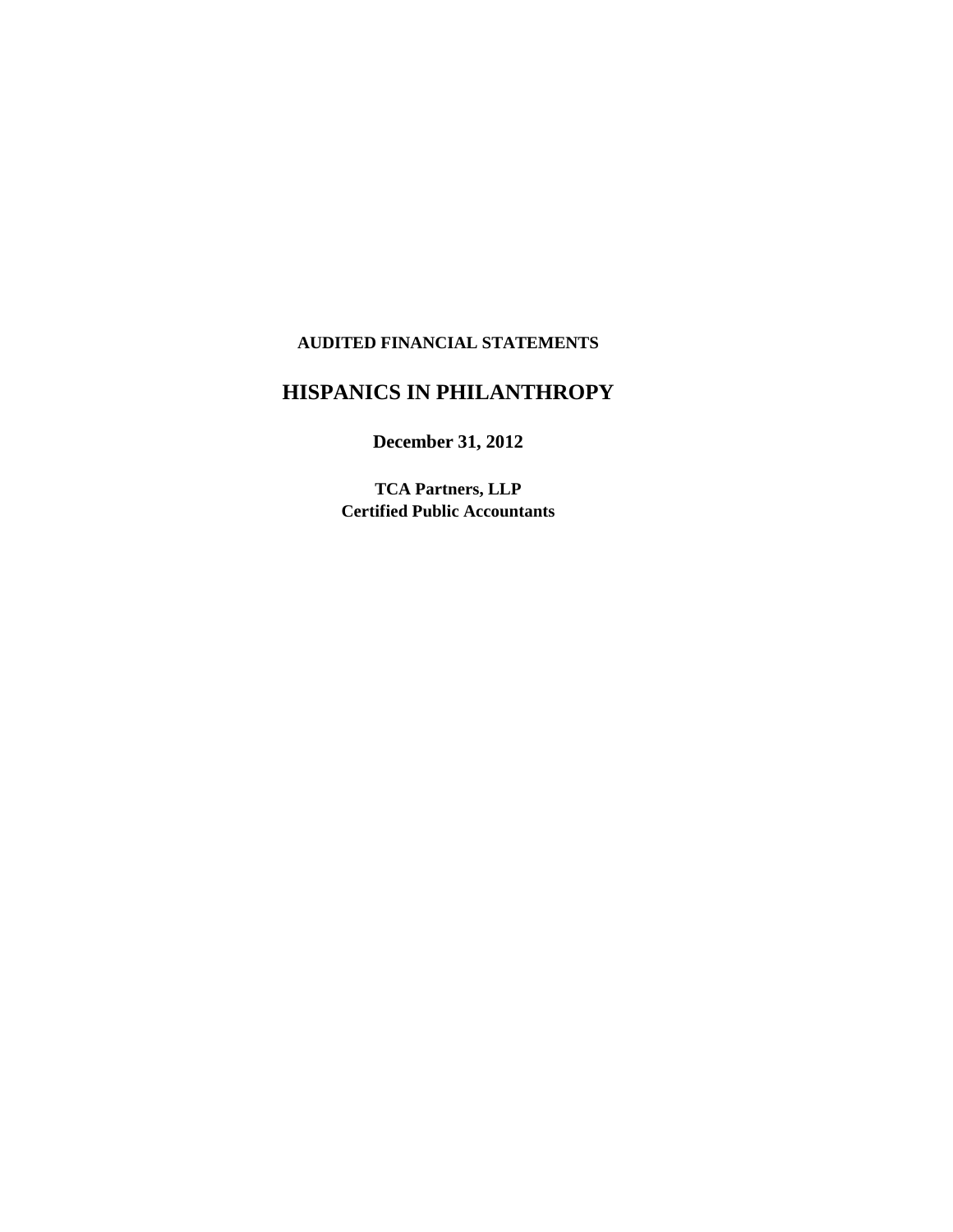# **Hispanics in Philanthropy**

Table of Contents

December 31, 2012

|--|--|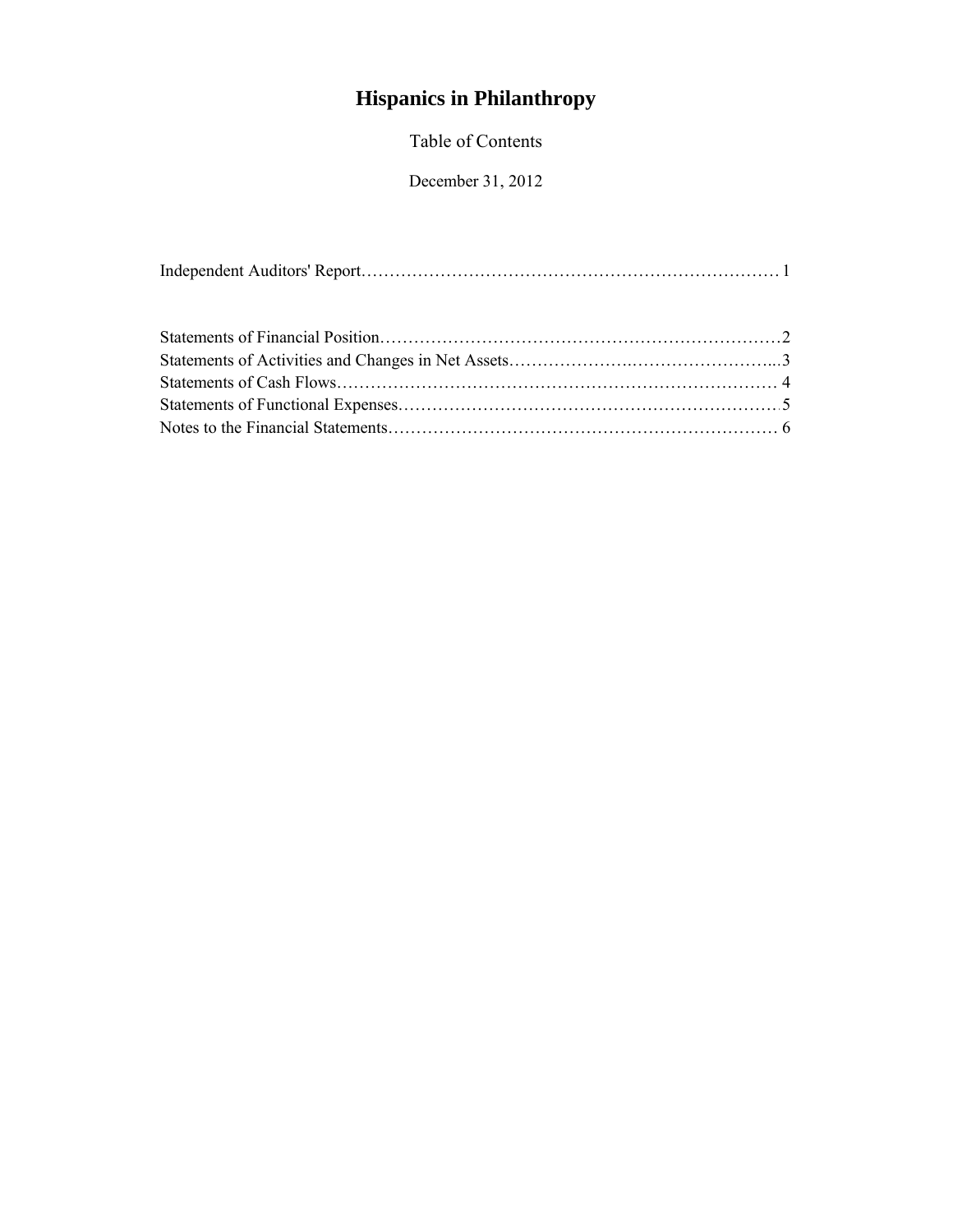# TCA Partners, LLP

Certified Public Acccountants 1111 East Herndon Avenue, Suite 211, Fresno, CA 93720 Voice: (559) 431-7708 Fax: (559) 431-7685

#### **Report of Independent Auditors**

Board of Directors Hispanics in Philanthropy Oakland, California

We have audited the accompanying statements of financial position of Hispanics in Philanthropy (the "Organization") as of December 31, 2012 and 2011 and the related statements of activities and changes in net assets, functional expenses and cash flow for the years then ended. These financial statements are the responsibility of the Organization's management. Our responsibility is to express an opinion on these financial statements based on our audits.

We conducted our audits in accordance with auditing standards generally accepted in the United States of America. Those standards require that we plan and perform the audits to obtain reasonable assurance about whether the financial statements are free of material misstatement. An audit includes consideration of internal control over financial reporting as a basis for designing audit procedures that are appropriate in the circumstances, but not for the purpose of expressing an opinion on the effectiveness of the Organization's internal control over financial reporting. Accordingly, we express no such opinion. An audit includes examining, on a test basis, evidence supporting the amounts and disclosures in the financial statements. An audit also includes assessing the accounting principles used and significant estimates made by management, as well as evaluating the overall financial statement presentation. We believe that our audits provide a reasonable basis for our opinion.

In our opinion, the financial statements referred to above present fairly, in all material respects, the respective financial position of Hispanics in Philanthropy, as of December 31, 2012 and 2011, and the results of its operations, changes in net assets, and cash flows for the years then ended in conformity with accounting principles generally accepted in the United States of America.

TCA Partners, LLP

March 1, 2013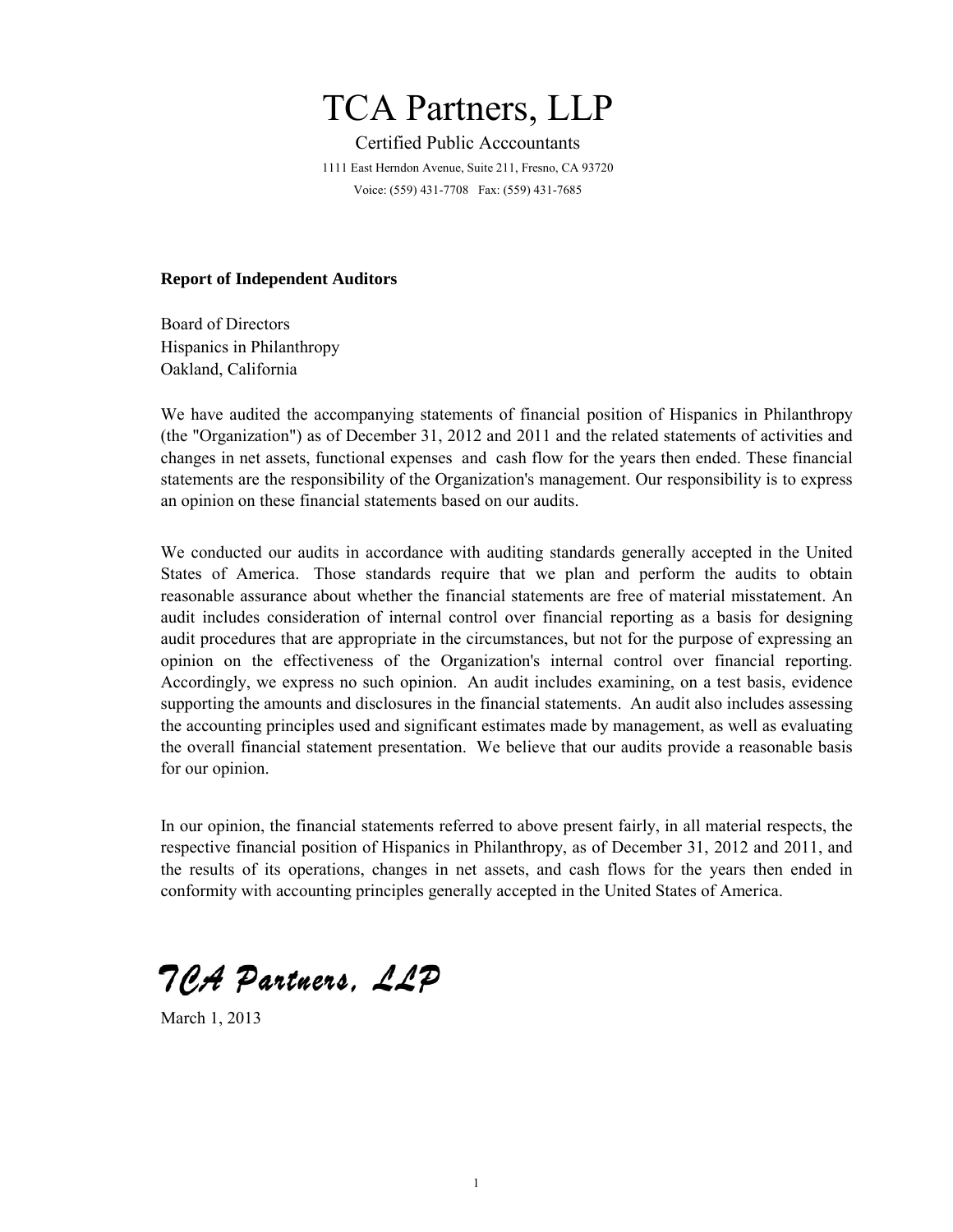### Statements of Financial Position

|                                               | December 31, |           |             |           |  |  |  |
|-----------------------------------------------|--------------|-----------|-------------|-----------|--|--|--|
| <b>Assets</b>                                 |              | 2012      |             | 2011      |  |  |  |
| Cash and cash equivalents                     | \$           | 2,860,950 | $\mathbf S$ | 2,169,480 |  |  |  |
| Investments                                   |              | 1,430,799 |             | 1,305,475 |  |  |  |
| Contributions receivable                      |              | 93,750    |             | 571,808   |  |  |  |
| Assets limited as to use                      |              | 3,769,957 |             | 3,951,778 |  |  |  |
| Furniture and equipment, net                  |              | 59,105    |             | 24,020    |  |  |  |
| Other assets                                  |              | 11,531    |             | 5,900     |  |  |  |
| Total assets                                  | \$           | 8,226,092 | \$          | 8,028,461 |  |  |  |
| <b>Liabilities and net assets</b>             |              |           |             |           |  |  |  |
| Accounts payable                              | \$           | 13,492    | \$          | 47,152    |  |  |  |
| Accrued payroll and other related liabilities |              | 108,084   |             | 52,373    |  |  |  |
| Grants payable                                |              | 70,000    |             | 152,320   |  |  |  |
| Deferred revenue                              |              | 940,125   |             | 497,160   |  |  |  |
| Deferred rent                                 |              | 15,246    |             |           |  |  |  |
| Total liabilities                             |              | 1,146,947 |             | 749,005   |  |  |  |
| Net assets:                                   |              |           |             |           |  |  |  |
| Unrestricted                                  |              | 3,309,188 |             | 3,327,678 |  |  |  |
| Temporarily restricted                        |              | 3,769,957 |             | 3,951,778 |  |  |  |
| Total net assets                              |              | 7,079,145 |             | 7,279,456 |  |  |  |
| Total liabilities and net assets              | S            | 8,226,092 | \$          | 8,028,461 |  |  |  |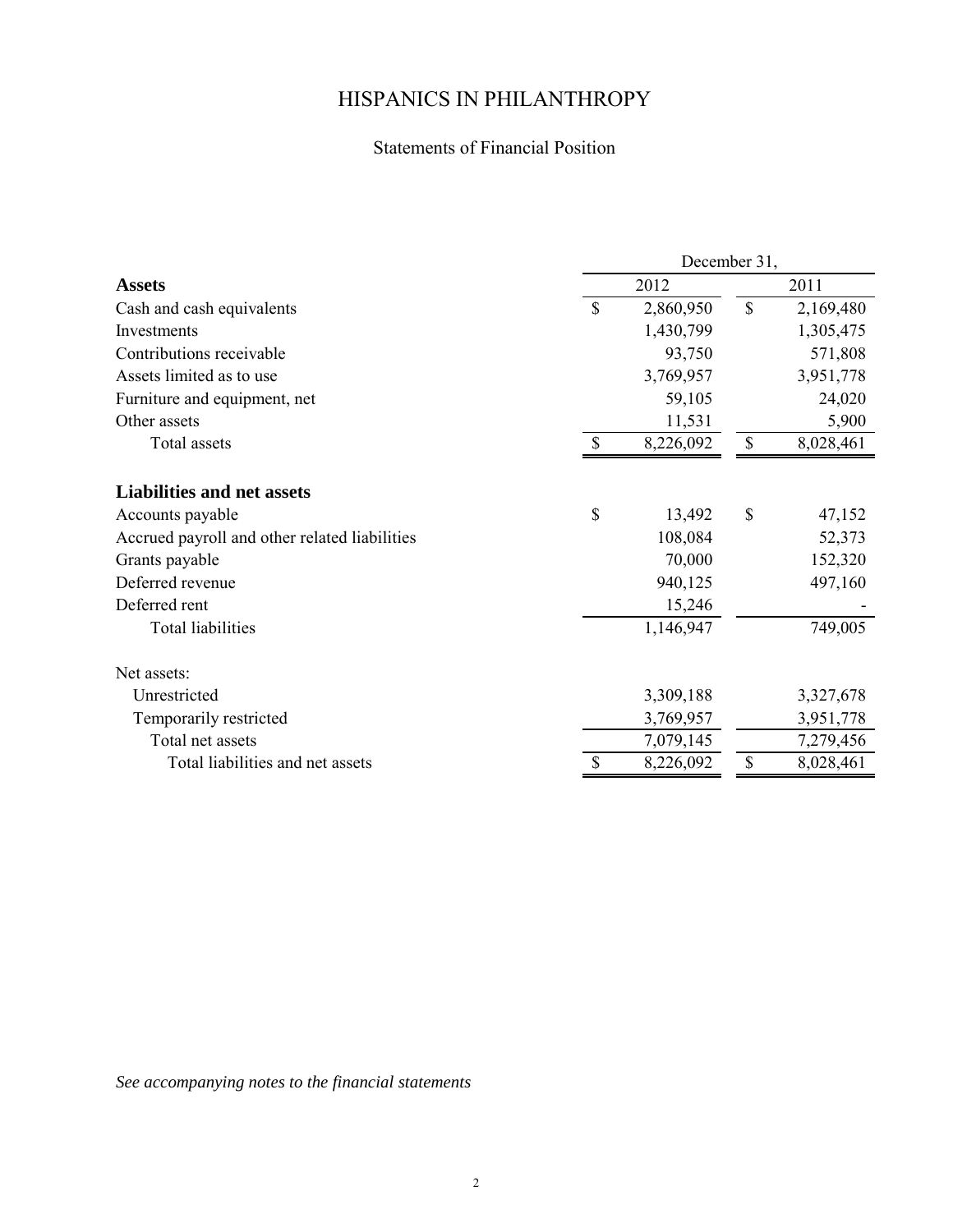### Statements of Activities and Changes in Net Assets

|                                      | For the year ended December 31, |              |      |               |    |           |    |              |               |             |    |           |
|--------------------------------------|---------------------------------|--------------|------|---------------|----|-----------|----|--------------|---------------|-------------|----|-----------|
|                                      |                                 |              | 2011 |               |    |           |    |              |               |             |    |           |
|                                      |                                 |              |      | Temporarily   |    |           |    |              |               | Temporarily |    |           |
|                                      |                                 | Unrestricted |      | Restricted    |    | Total     |    | Unrestricted |               | Restricted  |    | Total     |
| Revenue                              |                                 |              |      |               |    |           |    |              |               |             |    |           |
| Contributions and grant revenue      | S.                              | 1,724,024    | \$   | 1,355,762     | \$ | 3,079,786 | \$ | 1,887,317    | <sup>\$</sup> | 924,020     | \$ | 2,811,337 |
| In-kind donations                    |                                 | 11,900       |      |               |    | 11,900    |    | 14,034       |               |             |    | 14,034    |
| Investment income                    |                                 | 184,653      |      |               |    | 184,653   |    | 324,623      |               |             |    | 324,623   |
| Net assets released from restriction |                                 | 1,537,583    |      | (1, 537, 583) |    |           |    | 1,938,486    |               | (1,938,486) |    |           |
| Total revenue                        |                                 | 3,458,160    |      | (181, 821)    |    | 3,276,339 |    | 4,164,460    |               | (1,014,466) |    | 3,149,994 |
| <b>Expenses</b>                      |                                 |              |      |               |    |           |    |              |               |             |    |           |
| Program services:                    |                                 |              |      |               |    |           |    |              |               |             |    |           |
| Grants awarded                       |                                 | 1,519,829    |      |               |    | 1,519,829 |    | 1,205,464    |               |             |    | 1,205,464 |
| Other program expenses               |                                 | 942,693      |      |               |    | 942,693   |    | 1,121,956    |               |             |    | 1,121,956 |
| Supporting services:                 |                                 |              |      |               |    |           |    |              |               |             |    |           |
| General and administrative           |                                 | 445,838      |      |               |    | 445,838   |    | 452,970      |               |             |    | 452,970   |
| Fundraising and development          |                                 | 568,290      |      |               |    | 568,290   |    | 463,046      |               |             |    | 463,046   |
| Total expenses                       |                                 | 3,476,650    |      |               |    | 3,476,650 |    | 3,243,436    |               |             |    | 3,243,436 |
| Changes in net assets                |                                 | (18, 490)    |      | (181, 821)    |    | (200,311) |    | 921,024      |               | (1,014,466) |    | (93, 442) |
| Net assets at beginning of year      |                                 | 3,327,678    |      | 3,951,778     |    | 7,279,456 |    | 2,406,654    |               | 4,966,244   |    | 7,372,898 |
| Net assets at end of year            |                                 | 3,309,188    | \$   | 3,769,957     | \$ | 7,079,145 | \$ | 3,327,678    |               | 3,951,778   | \$ | 7,279,456 |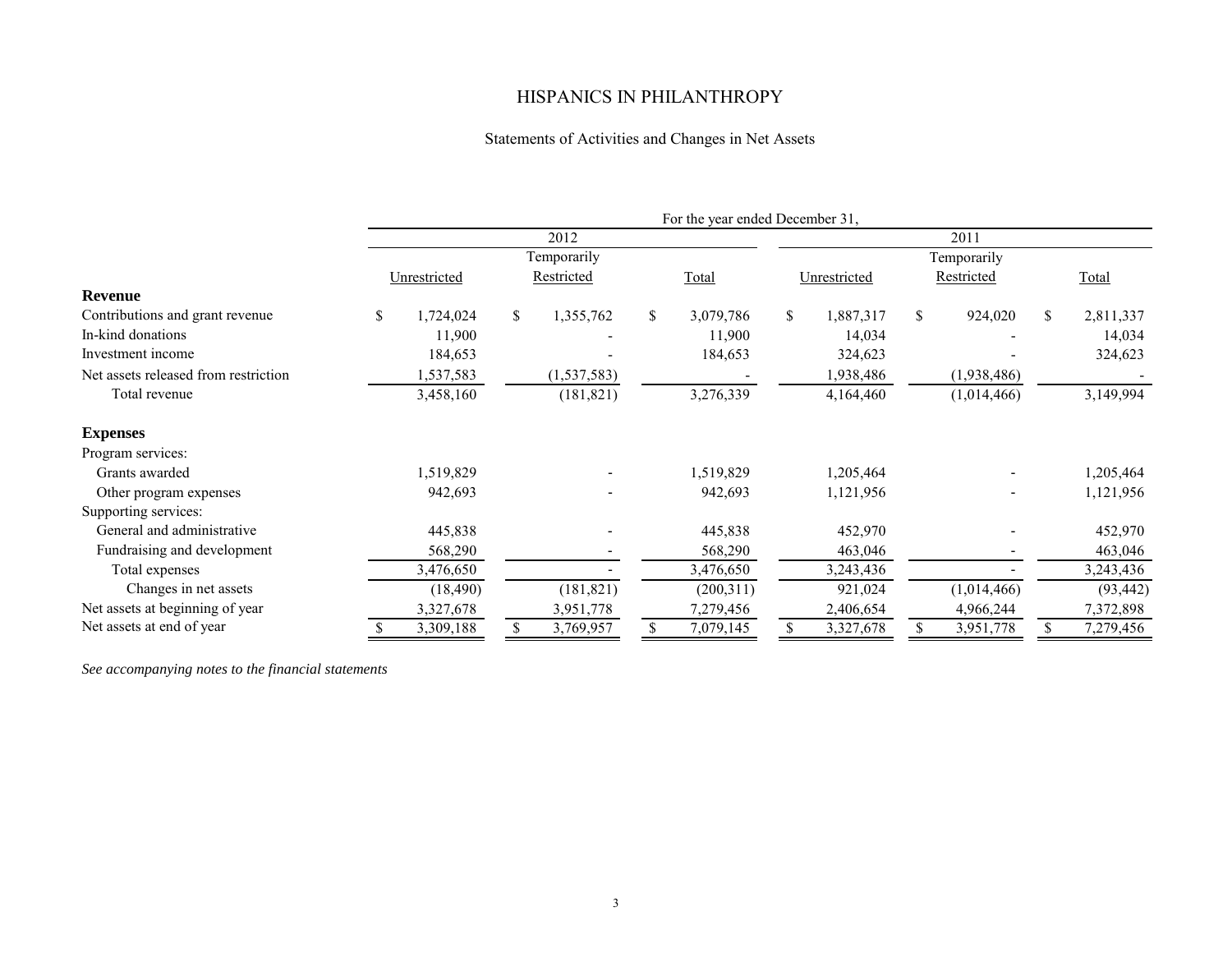#### Statements of Functional Expenses

|                                  |                           |                                            |                                |               | For the year ended December 31, |                                            |                                |                 |  |  |  |  |  |
|----------------------------------|---------------------------|--------------------------------------------|--------------------------------|---------------|---------------------------------|--------------------------------------------|--------------------------------|-----------------|--|--|--|--|--|
|                                  |                           |                                            | 2012                           |               |                                 |                                            | 2011                           |                 |  |  |  |  |  |
|                                  | Program<br>Services       | General<br>Operation and<br>Administrative | Fundraising and<br>Development | Total         | Program<br>Services             | General<br>Operation and<br>Administrative | Fundraising and<br>Development | Total           |  |  |  |  |  |
| Personnel expenses:              |                           |                                            |                                |               |                                 |                                            |                                |                 |  |  |  |  |  |
| Salaries                         | 468,324                   | 170,659<br>S.                              | 315,604<br>\$                  | 954,587<br>\$ | 372,915<br>-S                   | <sup>\$</sup><br>187,953                   | \$<br>371,865                  | \$<br>932,733   |  |  |  |  |  |
| Fringe benefits                  | 97,465                    | 35,440                                     | 25,931                         | 158,836       | 82,751                          | 32,701                                     | 25,282                         | 140,734         |  |  |  |  |  |
| Total personnel expenses         | 565,789                   | 206,099                                    | 341,535                        | 1,113,423     | 415,223                         | 184,145                                    | 397,474                        | 996,842         |  |  |  |  |  |
| Operating expenses:              |                           |                                            |                                |               |                                 |                                            |                                |                 |  |  |  |  |  |
| Grants awarded                   | 1,519,829                 |                                            |                                | 1,519,829     | 1,205,464                       |                                            |                                | 1,205,464       |  |  |  |  |  |
| Evaluation                       | 15,048                    |                                            |                                | 15,048        | 60,000                          |                                            |                                | 60,000          |  |  |  |  |  |
| Consultants                      | 188,862                   | 105,826                                    | 54,921                         | 349,609       | 395,347                         | 24,206                                     | 3,432                          | 422,985         |  |  |  |  |  |
| Training                         | 2,049                     |                                            | 20                             | 2,069         | 35,130                          |                                            |                                | 35,130          |  |  |  |  |  |
| Conference and meetings          | 8,212                     | 4,726                                      | 10,801                         | 23,739        | 14,545                          | 6,504                                      | 9,599                          | 30,648          |  |  |  |  |  |
| Travel                           | 64,314                    | 14,599                                     | 52,312                         | 131,225       | 50,197                          | 10,634                                     | 31,721                         | 92,552          |  |  |  |  |  |
| Information technology           | 21,019                    | 7,581                                      | 21,640                         | 50,240        | 1,425                           | 50,008                                     |                                | 51,433          |  |  |  |  |  |
| Occupancy                        | 44,792                    | 12,227                                     | 22,182                         | 79,201        | 37,074                          | 30,759                                     |                                | 67,833          |  |  |  |  |  |
| Insurance                        |                           | 13,971                                     |                                | 13,971        |                                 | 13,557                                     |                                | 13,557          |  |  |  |  |  |
| Equipment rental and maintenance | 937                       | 780                                        | 1,409                          | 3,126         |                                 | 3,664                                      | $\blacksquare$                 | 3,664           |  |  |  |  |  |
| Supplies                         | 5,543                     | 2,551                                      | 13,852                         | 21,946        | 10,451                          | 354                                        | 4,558                          | 15,363          |  |  |  |  |  |
| Postage and shipping             | 2,174                     | 767                                        | 2,526                          | 5,467         | 3,970                           | 784                                        | 1,143                          | 5,897           |  |  |  |  |  |
| Printing and publication         | 5,305                     | 1,979                                      | 18,962                         | 26,246        | 2,974                           | 839                                        | $\overline{\phantom{a}}$       | 3,813           |  |  |  |  |  |
| Communication and publications   | 9,902                     | 2,702                                      | 6,921                          | 19,525        | 35,218                          | 15,496                                     | 1,639                          | 52,353          |  |  |  |  |  |
| Events                           | 150                       | 669                                        | 2,054                          | 2,873         | 474                             |                                            | 13,481                         | 13,955          |  |  |  |  |  |
| Fees                             | 85                        | 45,188                                     | 3,417                          | 48,690        | 210                             | 40,508                                     | 223                            | 40,941          |  |  |  |  |  |
| Depreciation                     | 7,077                     | 2,318                                      | 4,087                          | 13,482        |                                 | 10,198                                     |                                | 10,198          |  |  |  |  |  |
| In-Kind donations                | 1,100                     | 6,800                                      | 4,000                          | 11,900        | 14,034                          |                                            |                                | 14,034          |  |  |  |  |  |
| Other expenses                   | 335                       | 17,055                                     | 7,651                          | 25,041        | 5,241                           | 24,805                                     | 103                            | 30,149          |  |  |  |  |  |
| Total operating expenses         | 1,896,733                 | 239,739                                    | 226,755                        | 2,363,227     | 1,871,754                       | 232,316                                    | 65,899                         | 2,169,969       |  |  |  |  |  |
| Total expenses                   | 2,462,522<br><sup>S</sup> | 445,838<br>\$                              | 568,290<br>\$                  | \$3,476,650   | \$2,286,977                     | \$<br>416,461                              | 463,373<br>\$                  | \$<br>3,166,811 |  |  |  |  |  |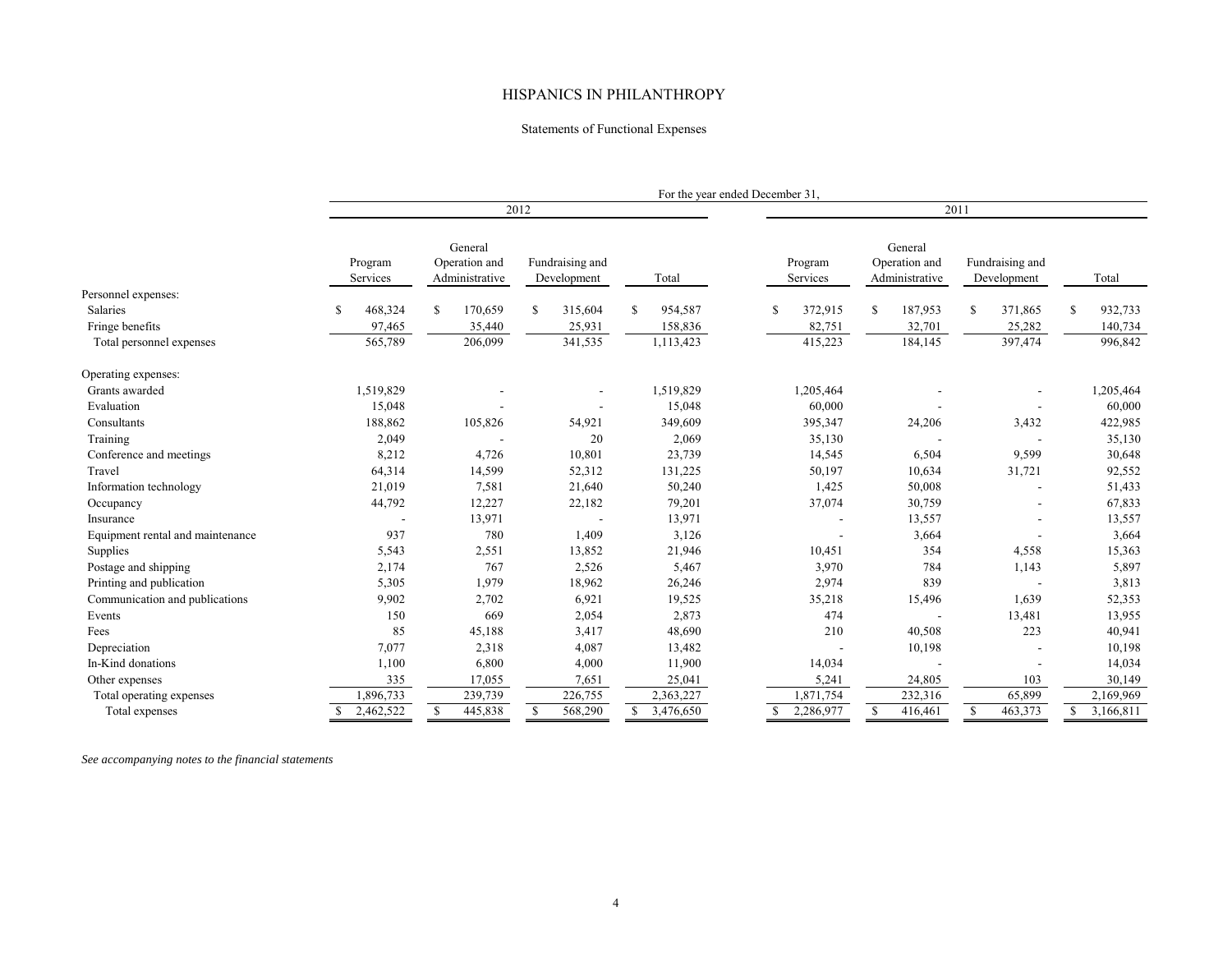### Statements of Cash Flows

|                                                     | For the year ended December 31, |                 |
|-----------------------------------------------------|---------------------------------|-----------------|
|                                                     | 2012                            | 2011            |
| <b>Cash flows from operating activities:</b>        |                                 |                 |
| Change in net assets                                | \$<br>(200,311)                 | \$<br>(93, 442) |
| Adjustments to reconcile changes in net assets      |                                 |                 |
| to net cash used in operating activities:           |                                 |                 |
| Depreciation                                        | 13,482                          | 10,198          |
| Change in operating assets and liabilities:         |                                 |                 |
| Accrued interest                                    | (710)                           | (984)           |
| Contributions receivable                            | 478,058                         | 804,541         |
| Other current assets                                | (5,631)                         | 13,884          |
| Accounts payable                                    | (33,660)                        | 36,121          |
| Accrued expenses                                    | 70,957                          | (29,084)        |
| Grants payable                                      | (82,320)                        | (397,313)       |
| Deferred revenue                                    | 442,965                         | 46,021          |
| Net cash provided by operating activities           | 682,830                         | 389,942         |
| <b>Cash flows from investing activities:</b>        |                                 |                 |
| Net change in investments                           | 57,207                          | (103, 077)      |
| Loss on disposal of assets                          | 717                             | 2,121           |
| Purchases of furniture and equipment                | (49, 284)                       | (16, 875)       |
| Net cash provided by (used in) investing activities | 8,640                           | (117, 831)      |
| Net increase in cash and cash equivalents           | 691,470                         | 272,111         |
| Cash and cash equivalents, beginning of year        | 2,169,480                       | 1,897,369       |
| Cash and cash equivalents, end of year              | \$<br>2,860,950                 | \$<br>2,169,480 |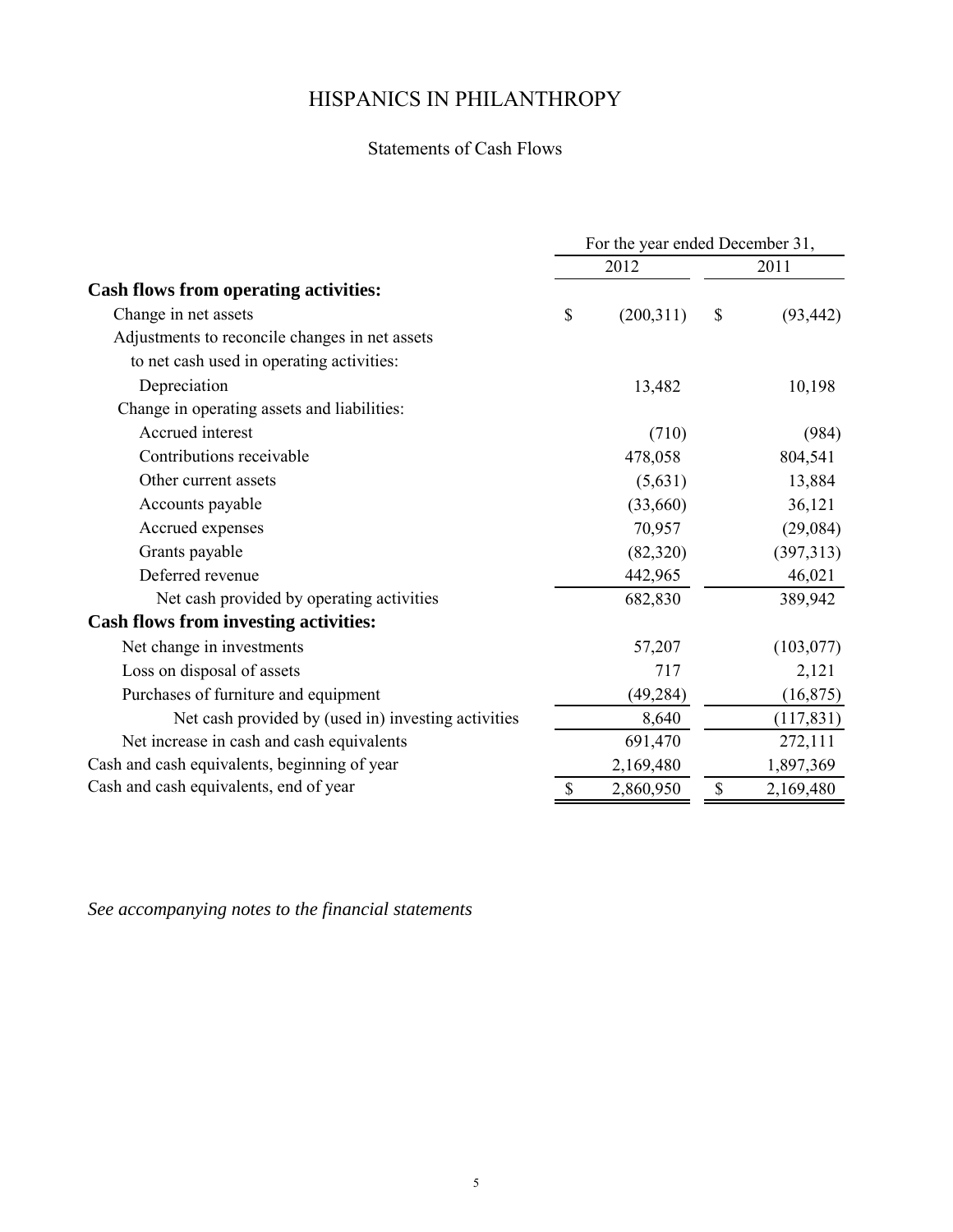#### Notes to Financial Statements

#### December 31, 2012

#### **Note 1 – Summary of Significant Accounting Policies**

Hispanics in Philanthropy (HIP) was founded in 1983 to promote stronger partnerships between organized philanthropy and Latino communities. HIP has developed into a transnational network of grantmakers committed to strengthening Latino communities across the Americas. HIP's mission is to strengthen Latino communities by increasing resources for the Latino and Latin American civil sector; by increasing Latino participation and leadership throughout the field of philanthropy; and to foster policy change to enhance equity and inclusiveness.

Through its grant making activities, HIP channels philanthropic resources from multiple sources to organizations operating at the local level throughout the Americas.

Basis of Presentation – The financial statements are presented on the basis of unrestricted, temporarily restricted and permanently restricted net assets pursuant to Statement of Financial Accounting Standards (SFAS) No. 117, *Financial Statements of Not-for-Profit Organizations*.

Basis of Accounting – The financial statements are prepared using the accrual basis of accounting. Accordingly, revenue is recognized when earned, and expenses are recognized when incurred.

Cash and Cash Equivalents – For purposes of the Statement of Cash Flows, HIP considers all unrestricted highly liquid investments with an initial maturity of three months or less to be cash equivalents.

Fixed Assets – Fixed assets with an estimated useful life in excess of one year are capitalized at cost; donated assets are capitalized at the fair market value at date of receipt. Depreciation is computed using the straight-line method with estimated useful lives varying between three and ten years. HIP capitalizes fixed assets in excess of \$2,500.

Investments – HIP carries investments in marketable securities with readily determinable fair values and all investments in debt securities at their fair values in the statement of financial position. Unrealized gains and losses are included in the change in net assets in the accompanying statement of activities and represent the change in the fair value of investments from one year to another.

Fair Value of Financial Instruments – Effective January 1, 2008, HIP adopted SFAS No. 157, *Fair Value Measurements*. See Note 4.

Functional Allocation of Expenses – Expenses are charged to programs and supporting services on the basis of periodic time and expense studies and management estimates. General and administrative expenses include those expenses that are not directly identifiable with any other specific function but provide for the overall support and direction of HIP.

Assets limited as to use – Assets limited as to use include assets under certain restrictions imposed by grantor agencies and donors and not available for use in support of general operations. These assets are required to be used as specified by the grantor or donor.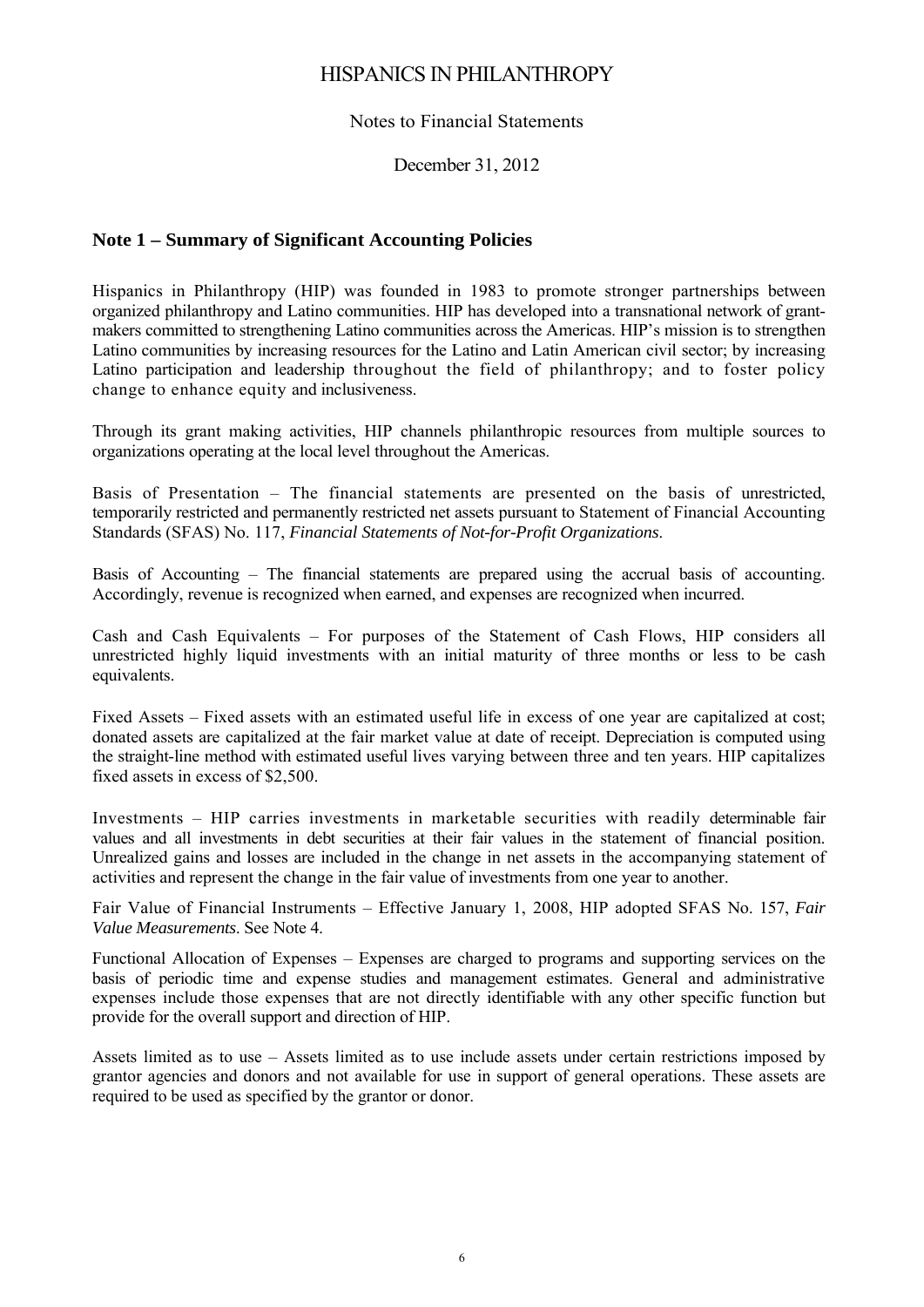#### Notes to Financial Statements

December 31, 2012

### **Note 1 – Summary of Significant Accounting Policies (continued)**

Contributions – HIP reports contributions as restricted support if the support is received with donor stipulations that limit the use of the donated assets. When a donor restriction expires, that is, when a stipulated time restriction ends or purpose restriction is accomplished, temporarily restricted net assets are reclassified to unrestricted net assets and reported in the statement of activities as net assets released from restrictions. However, if a restriction is fulfilled in the same period in which the contribution is received, HIP reports the support as unrestricted. Donated assets are recorded at their estimated fair market values at the date of receipt.

Estimates – The preparation of financial statements in conformity with accounting principles generally accepted in the United States of America requires management to make estimates and assumptions that affect the reported amounts of assets and liabilities and disclosures of contingent assets and liabilities at the date of the financial statements and the reported amounts of revenues and expenses during the reporting period. Accordingly, actual results could differ from those estimates. Significant estimates include estimated useful lives and allowances for doubtful accounts.

Net Assets – HIP classifies its net assets into three categories: unrestricted, temporarily restricted and permanently restricted. All contributions and grants are considered to be unrestricted unless specifically restricted by the donor. Temporarily restricted net assets become unrestricted when the funds are used for their restricted purpose, at which time they are reported in the statement of activities as net assets released from restriction. HIP currently has no permanently restricted net assets.

Contributed Services – Contributed services are recognized in accordance with SFAS No. 116, *Accounting for Contributions Received and Contributions Made*, if the services (a) create or enhance nonfinancial assets, or (b) require specialized skills, are performed by people with those skills, and would otherwise be purchased by HIP.

### **Note 2 – Fixed Assets**

Fixed assets at December 31, 2012 and 2011 consisted of the following:

|                          | 2012 |           |  | 2011      |
|--------------------------|------|-----------|--|-----------|
| Furniture and equipment  |      | 137,482   |  | 90,658    |
| Accumulated depreciation |      | (78, 377) |  | (66, 638) |
| Fixed assets, net        |      | 59,105    |  | 24,020    |

Depreciation expense was \$13,482 and \$10,870 for the years ended December 31, 2012 and 2011, respectively.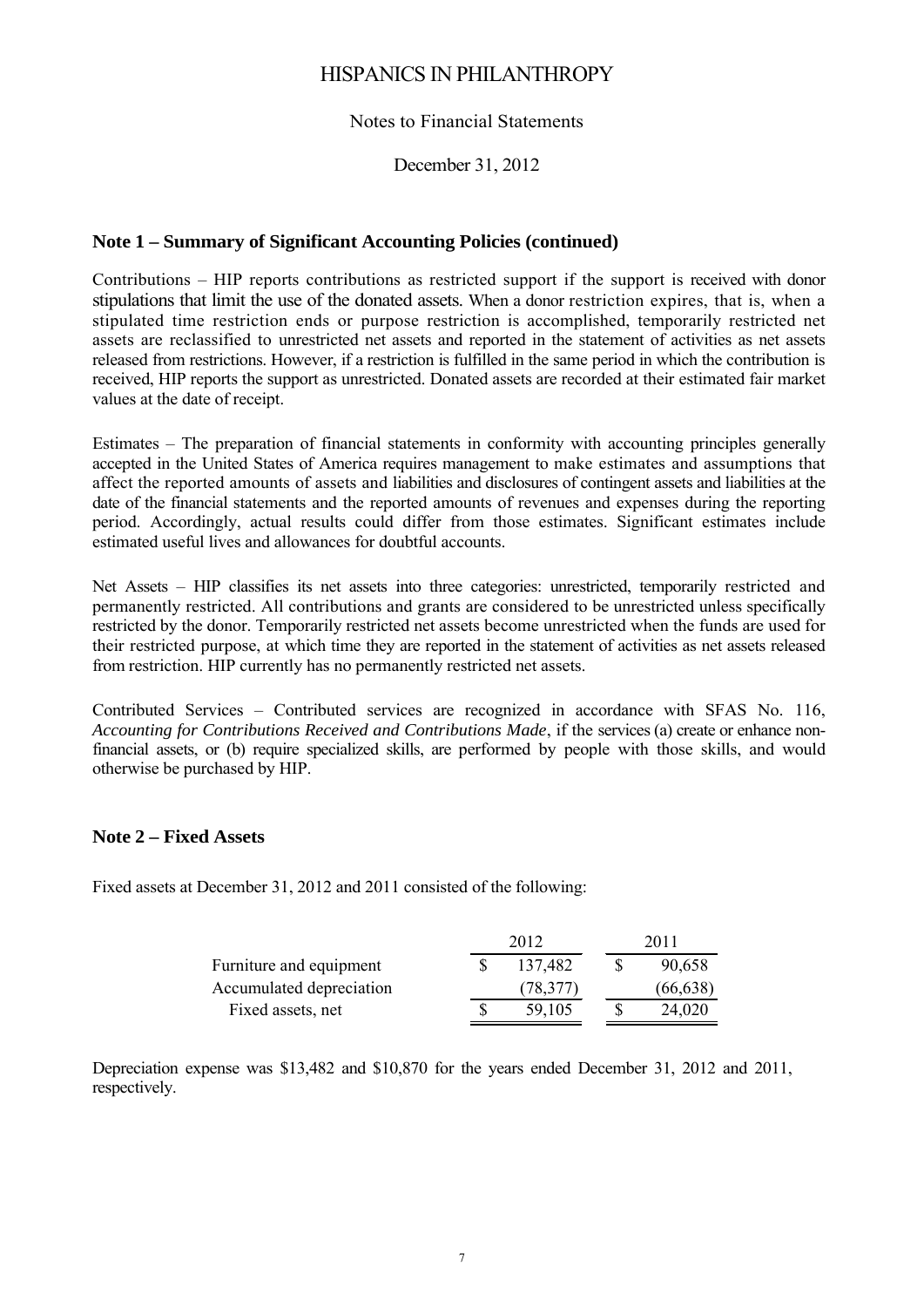#### Notes to Financial Statements

#### December 31, 2012

#### **Note 3 – Investments**

Investments are stated at fair market value and consisted of government and agency bonds and corporate bonds at December 31, 2012 and 2011 as follows:

|                             | 2012      |  |  |            |  | 2011      |            |
|-----------------------------|-----------|--|--|------------|--|-----------|------------|
|                             | Cost      |  |  | Fair Value |  | Cost      | Fair Value |
| Cash savings account        | 79,038    |  |  | 79.047     |  |           |            |
| Government and agency bonds | 2,448,781 |  |  | 2,572,894  |  | 2,623,817 | 2,769,339  |
| Corporate bonds             | 2,348,217 |  |  | 2,515,799  |  | 2,267,948 | 2,454,911  |
| Total                       | 4,876,036 |  |  | 5,167,740  |  | 4,891,765 | 5,224,250  |

The following schedule summarizes investment return and its classification in the statements of activities for the years ended December 31, 2012 and 2011:

|                                                |    | 2012      | 2011    |
|------------------------------------------------|----|-----------|---------|
| Unrestricted:                                  |    |           |         |
| Interest and dividend income                   | S. | 221,931   | 233,669 |
| Net appreciation/(depreciation) in investments |    | (37, 278) | 90,954  |
| Total                                          |    | 184,653   | 324,623 |
|                                                |    |           |         |

#### **Note 4 – Fair Value of Financial Instruments**

SFAS 157 defines fair value, establishes a framework for measuring fair value under generally accepted accounting principles and enhances disclosures about fair value measurements. Fair value is defined under SFAS 157 as the exchange price that would be received for an asset or paid to transfer a liability (an exit price) in the principal or most advantageous market for the asset or liability in an orderly transaction between market participants on the measurement date. Valuation techniques used to measure fair value under SFAS 157 must maximize the use of observable inputs and minimize the use of unobservable inputs. The standard describes a fair value hierarchy based on three levels of inputs that may be used to measure fair value, of which the first two are considered observable and the last unobservable as:

Level 1 – Quoted prices in active markets for identical assets or liabilities.

Level 2 – Inputs other than Level 1 that are observable, either directly or indirectly, such as quoted prices for similar assets or liabilities; quoted prices in markets that are not active; or other inputs that are observable or can be corroborated by observable market data for substantially the full term of the assets or liabilities.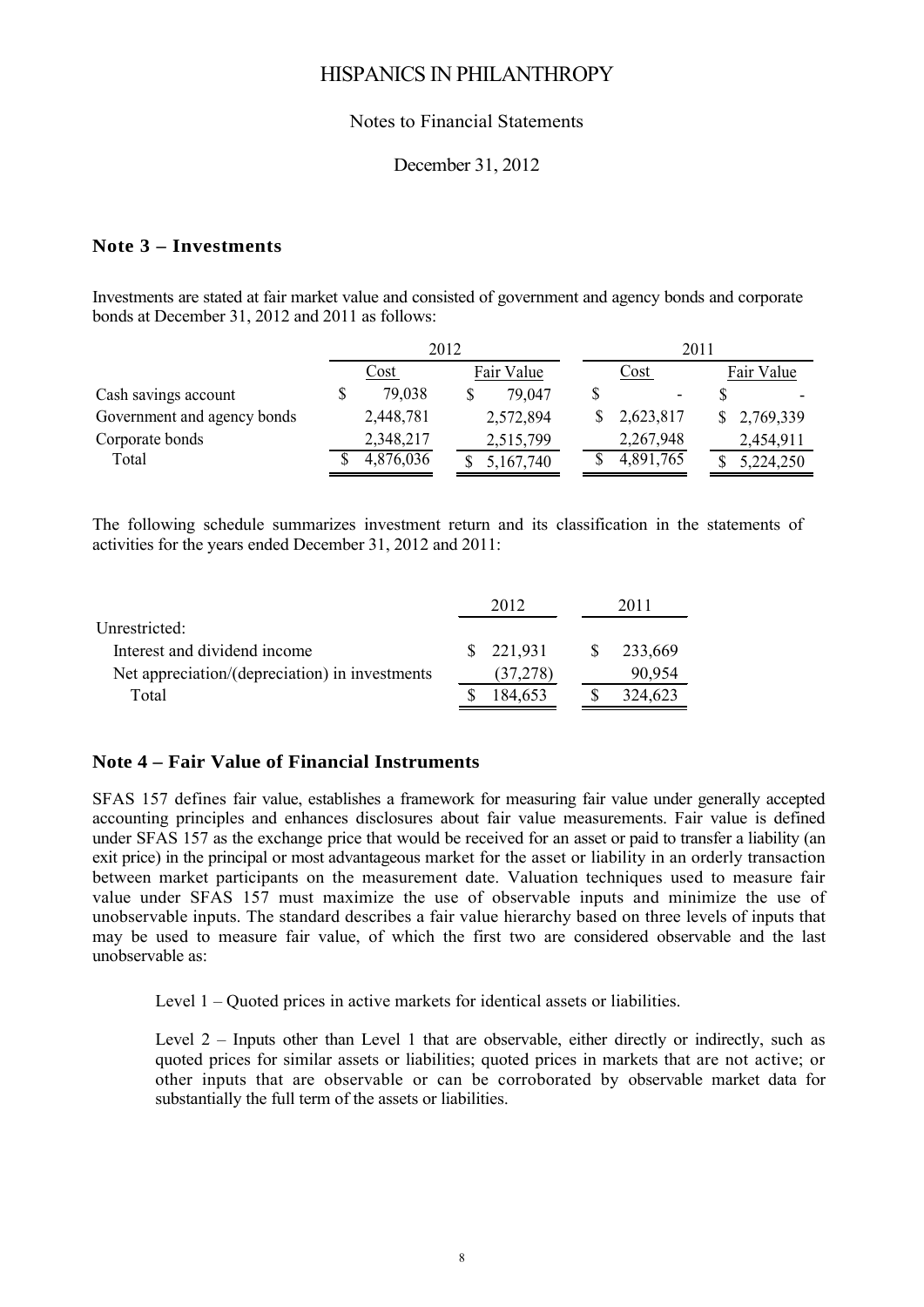#### Notes to Financial Statements

#### December 31, 2012

#### **Note 4 – Fair Value of Financial Instruments (continued)**

Level 3 – Unobservable inputs that are supported by little or no market activity and that are significant to the fair value of the assets or liabilities.

In accordance with SFAS 157, the following table represents HIP's fair value hierarchy for its financial assets measured at fair value on a recurring basis at December 31, 2012 and 2011:

|                                | 2012        |         |      |         |                          |             |  |  |
|--------------------------------|-------------|---------|------|---------|--------------------------|-------------|--|--|
|                                | Level 1     | Level 2 |      | Level 3 |                          | Total       |  |  |
| Government and corporate bonds | \$5,167,740 |         |      |         | $\overline{\phantom{a}}$ | \$5,167,740 |  |  |
| Total                          | \$5,167,740 |         |      |         | -                        | \$5,167,740 |  |  |
|                                |             |         |      |         |                          |             |  |  |
|                                |             |         | 2011 |         |                          |             |  |  |
|                                | Level 1     | Level 2 |      | Level 3 |                          | Total       |  |  |
| Government and corporate bonds | \$5,224,250 |         |      |         | ۰                        | \$5,224,250 |  |  |
| Total                          | \$5,224,250 |         |      |         | -                        | \$5,224,250 |  |  |
|                                |             |         |      |         |                          |             |  |  |

#### **Note 5 – Grants Payable**

Grants payable represent unconditional promises to give primarily to the Funders' Collaborative program. Such grants are to be substantially disbursed over the next two years.

|                | 2012   | 2011    |  |  |
|----------------|--------|---------|--|--|
| Grants payable | 70,000 | 152,320 |  |  |

#### **Note 6 – Donated Goods and Services**

Donated goods and services that would otherwise have been purchased are shown as in-kind donations in the accompanying statements of activities. Such donated goods and services for the years ended December 31, 2012 and 2011 consisted of the following:

|                  | 2012   | 2011 |        |  |  |  |
|------------------|--------|------|--------|--|--|--|
| Donated services | 11,900 |      | 14,036 |  |  |  |
| Total            | 11,900 |      | 14,036 |  |  |  |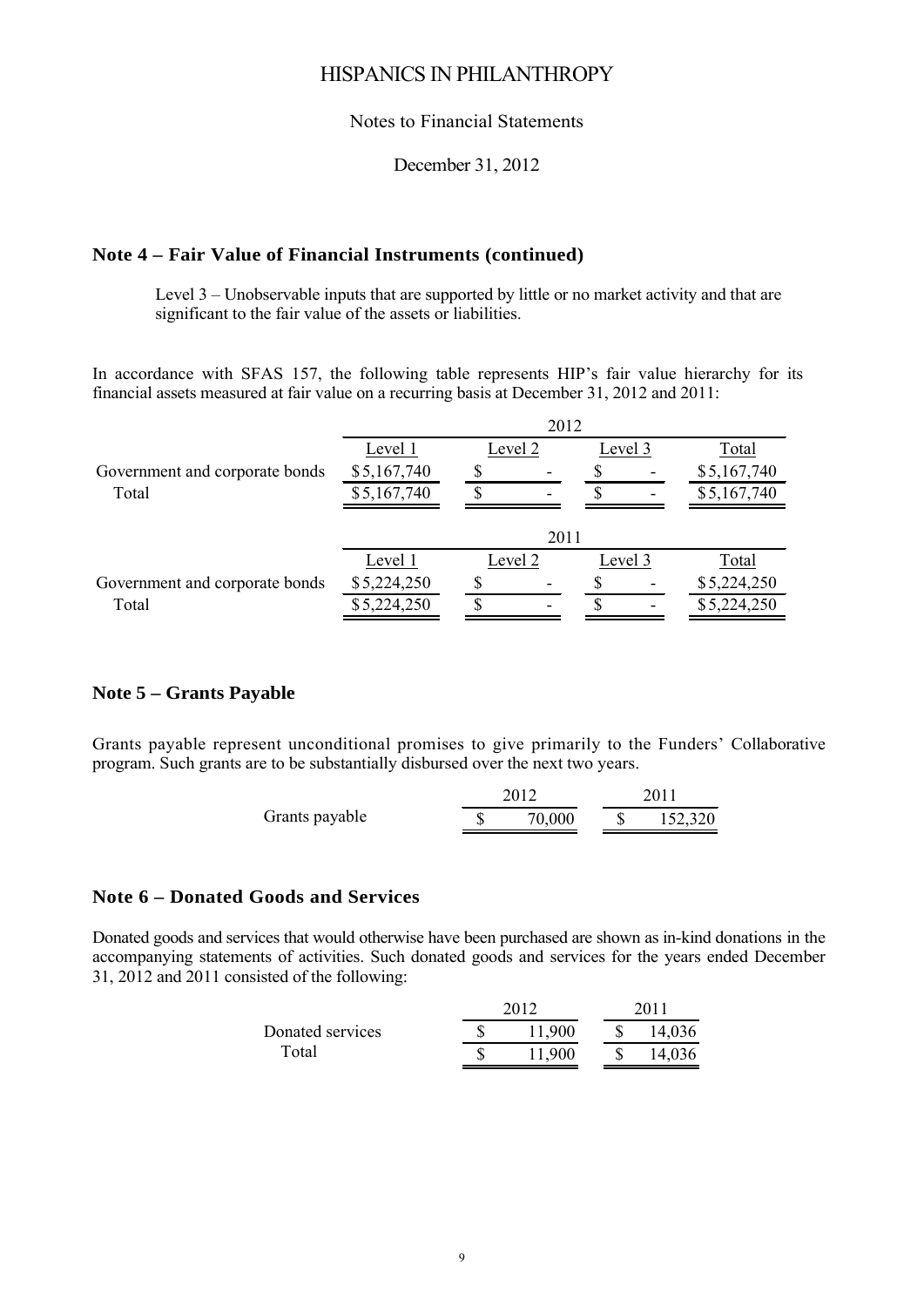#### Notes to Financial Statements

#### December 31, 2012

#### **Note 7 – Temporarily Restricted Net Assets**

Temporarily restricted net assets at December 31, 2012 and 2011 were restricted for the following purposes:

|                        | 2012        | 2011        |
|------------------------|-------------|-------------|
| Special Projects       | \$1,114,840 | \$1,127,392 |
| Funder's Collaborative | 2,655,117   | 2,824,386   |
| Total                  | \$3,769,957 | \$3,951,778 |
|                        |             |             |

### **Note 8 – Net Assets Released From Restriction**

Net assets were released from restriction during the years ended December 31, 2012 and 2011 by incurring expenses that satisfied the restricted purpose as follows:

|                               | 2012        | 2011        |
|-------------------------------|-------------|-------------|
| Special Projects              | 653,767     | 856,228     |
| <b>Funder's Collaborative</b> | 883,816     | 1,082,258   |
| Total                         | \$1,537,583 | \$1,938,486 |

#### **Note 9 - Assets Limited as to Use**

Assets limited as to use include assets under certain restrictions imposed by grantor agencies and donors and not available for use in support of general operations. These assets are required to be used as specified by the grantor or donor. Assets limited as to use consisted of the following at December 31, 2012 and 2011.

|                          | 2012              | 2011        |
|--------------------------|-------------------|-------------|
| Donor restricted funds:  |                   |             |
| Investments              | \$3,744,957       | \$3,600,945 |
| Contributions receivable | 25,000            | 350,833     |
|                          | Total \$3,769,957 | \$3,951,778 |